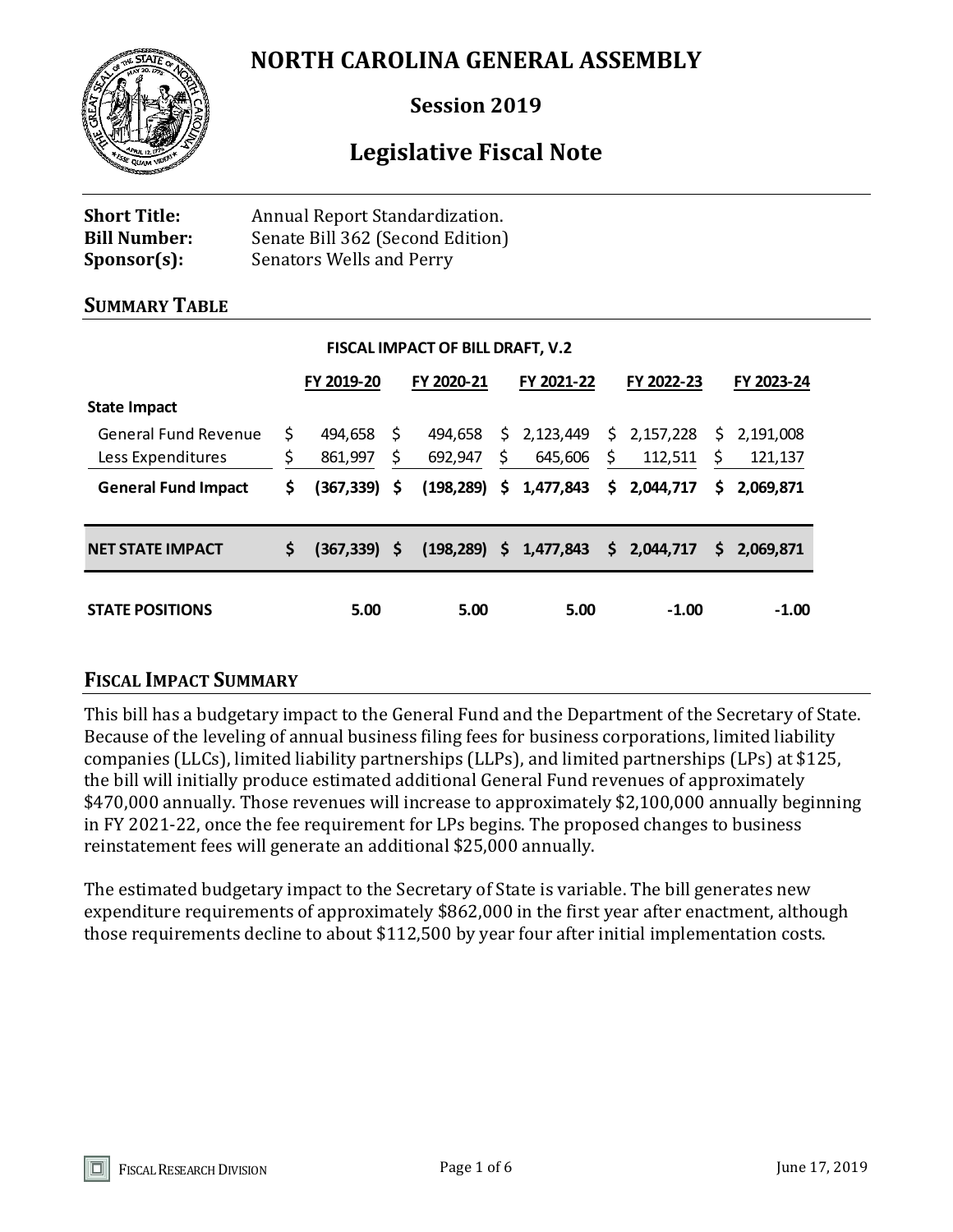## **FISCAL ANALYSIS**

#### **I. OVERVIEW**

The tables below detail the fiscal impact of this bill on the General Fund and the Secretary of State.

| <b>General Fund Impact</b>                   |  | FY 2019-20     |  | FY 2020-21 |  | FY 2021-22 | FY 2022-23 |           | FY 2023-24 |           |  |  |
|----------------------------------------------|--|----------------|--|------------|--|------------|------------|-----------|------------|-----------|--|--|
| <b>Revenues</b>                              |  | $494.658$ S    |  | 494.658    |  | 2,123,449  |            | 2,157,228 |            | 2,191,008 |  |  |
| Annual Report Fee (Corporations, LLCs, LLPs) |  | $469,818$   \$ |  | 469,818    |  | 469.818    |            | 469.818   |            | 469,818   |  |  |
| Annual Report Fee (Limited Partnerships)     |  | -              |  |            |  | 1,628,791  |            | 1,662,570 |            | 1,696,350 |  |  |
| <b>Business Reinstatement Fee</b>            |  | $24.840$ S     |  | 24.840     |  | 24.840     |            | 24.840    |            | 24,840    |  |  |
|                                              |  |                |  |            |  |            |            |           |            |           |  |  |
| <b>Net Impact</b>                            |  | $494,658$   \$ |  | 494,658    |  | 2,123,449  |            | 2,157,228 |            | 2,191,008 |  |  |

*Table 1 – Estimated Net Impact to General Fund*

*Table 2 – Estimated Net Impact to the Department of the Secretary of State* 

| Secretary of State Impact         |    | FY 2019-20      |    | FY 2020-21      | FY 2021-22      |     | FY 2022-23     | FY 2023-24               |
|-----------------------------------|----|-----------------|----|-----------------|-----------------|-----|----------------|--------------------------|
| <b>Revenues</b>                   | \$ | 24,135          | S  | 24,135          | \$<br>24,135    | \$  | 24,135         | \$<br>24,135             |
| <b>Business Reinstatement Fee</b> | \$ | 24,135          | \$ | 24,135          | \$<br>24,135    | \$  | 24,135         | \$<br>24,135             |
| <b>Expenditures</b>               | \$ | 861,997         | \$ | 692,947         | \$<br>645,606   | \$  | 112,511        | \$<br>121,137            |
| <b>Position Costs</b>             | \$ | 369,765         |    | 332,652         | 322,633         | \$  | 100,511        | \$<br>109,137            |
| Technology                        | \$ | 30.000          | S  | 12,000          | 12.000          | \$. | 12,000         | 12,000                   |
| Public Outreach                   | \$ | 462,232         |    | 348,295         | \$<br>310,973   | \$  |                | $\overline{\phantom{0}}$ |
| <b>State Positions</b>            |    | 5.00            |    | 5.00            | 5.00            |     | $-1.00$        | $-1.00$                  |
| <b>Net Impact</b>                 | Ś  | $(837, 862)$ \$ |    | $(668, 812)$ \$ | $(621, 471)$ \$ |     | $(88, 376)$ \$ | (97,002)                 |

Table 1 shows that there will be an estimated addition of revenues to the General Fund totaling nearly \$495,000 annually until FY 2021-22, when revenues increase to about \$2,100,000 annually. Section II of this analysis provides more details on that estimate.

Table 2 shows that the net impact of this bill to the Secretary of State varies by year. This bill produces approximately \$24,135 annually in new receipts to the agency. New expenditure requirements for the Secretary of State exceed new receipts and include personnel costs related to 4.0 new permanent positions, 1.0 new temporary position, and a temporary reclassification of 5.0 positions that will eventually be eliminated. New requirements also include costs for technology and public outreach. Section III of this analysis provides more details on the new requirements.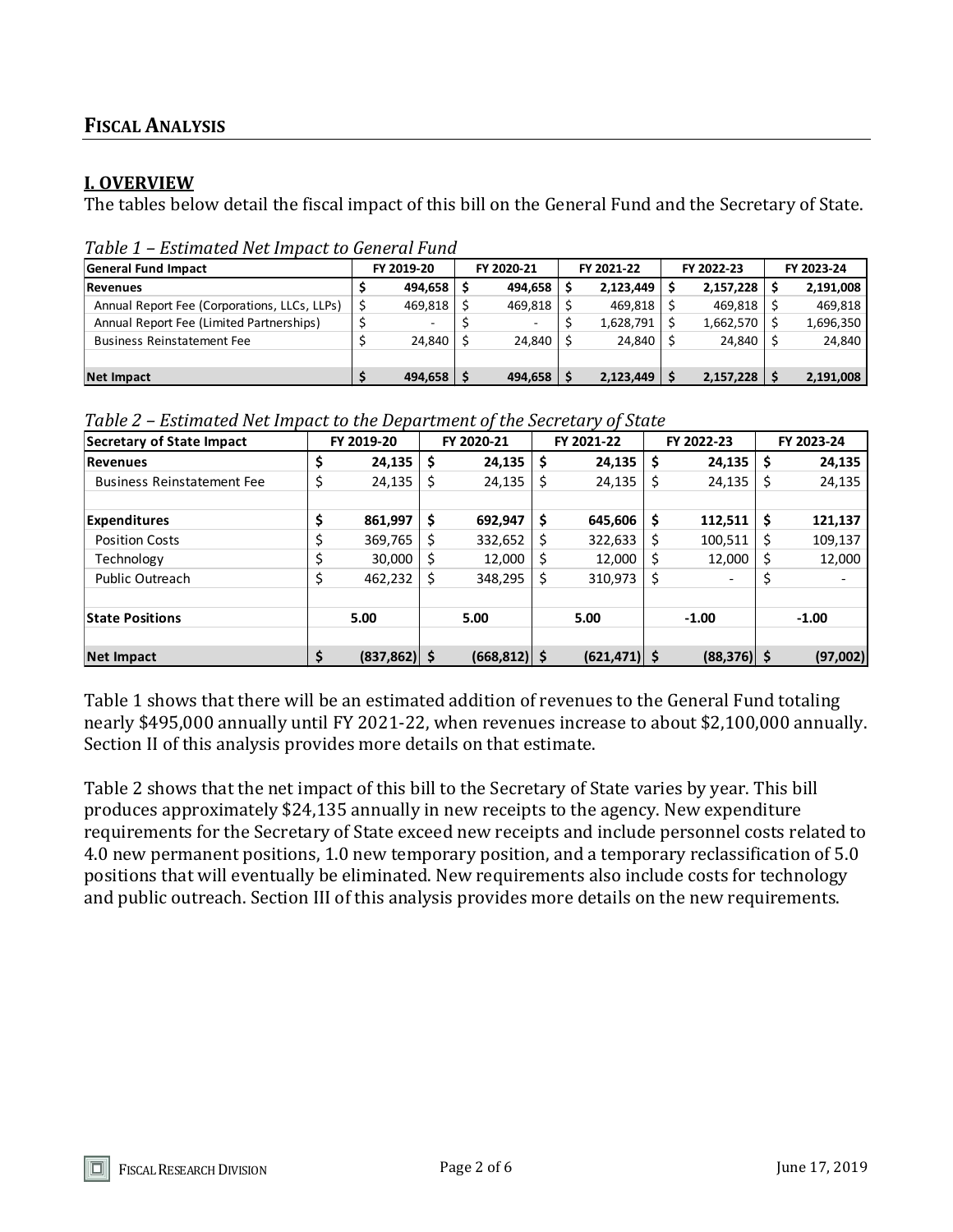## **II. GENERAL FUND**

The table below shows the anticipated changes to annual business report fee collections based on the filings in FY 2017-18.

| <b>Fee Structure for Annual Reports</b> | <b>Business</b><br><b>Corporations</b> | <b>LLCs</b>         | <b>LLPs</b>    | <b>TOTAL</b> |            |  |
|-----------------------------------------|----------------------------------------|---------------------|----------------|--------------|------------|--|
| Proposed Fee                            | 26,515,500                             | 36,901,625          | 144,125        |              | 63,561,250 |  |
| <b>Existing Fee</b>                     | 3,818,232                              | 59,042,600          | 230,600        |              | 63,091,432 |  |
| Difference (Proposed - Existing)        | 22,697,268                             | $(22, 140, 975)$ \$ | $(86, 475)$ \$ |              | 469,818    |  |

*Table 3 – Annual Revenue Impacts from Changes to Existing Filing Fees, based on FY 2017-18*

Fees from the annual report filings for business corporations, LLCs, LLPs are currently collected by the Secretary of State and transferred to the General Fund. This bill has no impact on that transfer taking place. However, this bill will impact the amount transferred annually. The changes to the annual report fees as presented in this bill will have a positive impact on the General Fund. Had these changes been in place during FY 2017-18, the impact to the General Fund would have been an additional \$469,818. Given the uncertainty of business activity in the coming years, this analysis uses the impact estimate from FY 2017-18 as a stand-in for estimated future impact due to filings from those business entities.

| Tuble 4 – Revenue Impucts from New Phing Pee for Limited Furtherships |  |                |  |            |  |                                                                         |  |        |  |            |
|-----------------------------------------------------------------------|--|----------------|--|------------|--|-------------------------------------------------------------------------|--|--------|--|------------|
|                                                                       |  | FY 2019-20     |  | FY 2020-21 |  | FY 2021-22 FY 2022-23                                                   |  |        |  | FY 2023-24 |
| lFee                                                                  |  |                |  |            |  | 125                                                                     |  | 125    |  | 125        |
| <b>Expected LP Filings</b>                                            |  | 12,490         |  | 12,760     |  | 13,030                                                                  |  | 13,301 |  | 13.571     |
| <b>Expected Revenue</b>                                               |  | $\blacksquare$ |  | $\sim$     |  | $\frac{1}{2}$ 1,628,791 $\frac{1}{2}$ 1,662,570 $\frac{1}{2}$ 1,696,350 |  |        |  |            |

*Table 4 – Revenue Impacts from New Filing Fee for Limited Partnerships*

Source: Secretary of State Estimates

Fee changes for business corporations, LLCs, and LLPs comprise the majority of General Fund revenue impacts for FY 2019-20 and FY 2020-21. However, beginning in FY 2021-22, the majority of impact will come from limited partnership (LP) filings. There is currently no annual filing requirement or associated fee for LPs. The proposed bill's introduction of a fee for LPs beginning in FY 2021-22 will generate about \$1,630,000 annually.

In addition, the \$50 reinstatement fee will have a slight impact on General Fund revenues. If reinstatement levels remain consistent from the past five years, the increased fee will average about \$24,480 per year of reversions from the Secretary of State to the General Fund. (See Receipts portion of Section III for further detail on this reversion.)

## **III. SECRETARY OF STATE**

*Receipts:* The proposed bill would increase one receipt to the Secretary of State. Of the new \$50 fee charged for business reinstatements, \$25 would be remitted from the Department of Revenue to the Secretary of State to cover the direct costs of reinstatement. Beyond those direct costs, this bill directs the agency to revert the remaining portion of remittances to the General Fund. The bill makes no change to the Secretary of State's existing responsibilities for reinstatements. Instead, the bill creates a new receipt to the agency and there is no offsetting expense.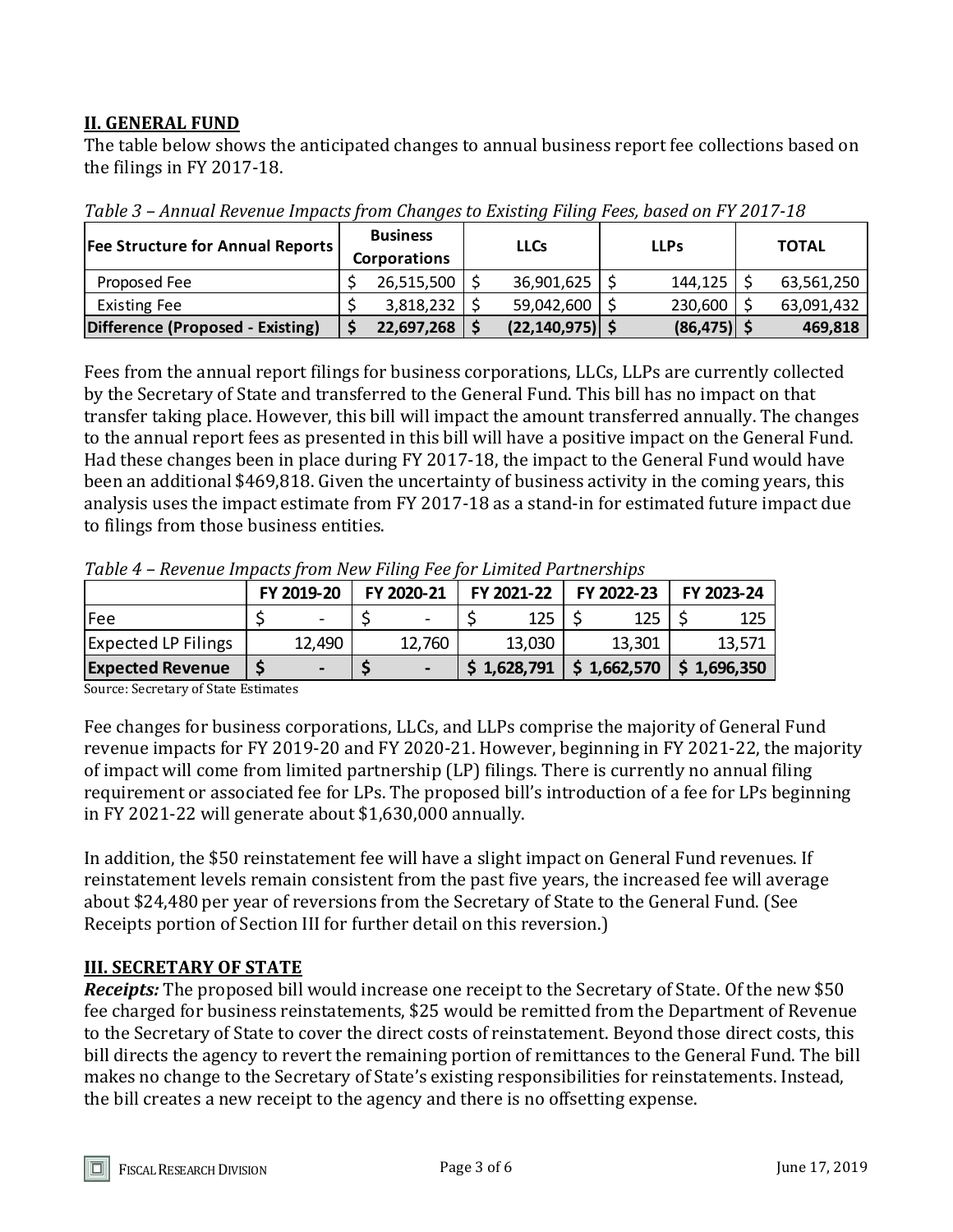Over the last five fiscal years, an average of 13,069 businesses were suspended annually. Of those businesses, an average of 1,959 per year were reinstated and paid the \$25 fee. The average cost to the agency for reinstatements is about \$12.32. This leaves \$12.68 remaining from the \$25 fee to be reverted to the General Fund. Table 5 shows the estimated revenue impacts of the changes to business reinstatement fees based on those five-year averages.

**Remittance Destination Revenues Revenues** New Receipts to Secretary of State  $\begin{array}{ccc} \vert & \zeta & \vert & 24,135 \end{array}$ New Revenues to General Fund  $\begin{array}{c} \mid \text{S} \\ \text{24,840} \end{array}$ **Total Estimated Annual Remittance to Secretary of State \$ 48,975**

*Table 5 - Revenue Impacts from Reinstatement Fee Change and Remittance to Secretary of State*

*Positions:* The Secretary of State has 5.0 full time equivalents (FTE) dedicated to paper processing. The electronic filing requirement of this bill would eliminate the need for paper processing positions. However, due to the change in filing requirements, there will temporarily be a greater demand in the call center. These positions could be moved to the call center to meet anticipated increased demand. In total, these positions would require an additional \$20,867 in salaries and benefits to bring them to the minimum compensation of the call center positions. As filers become accustomed to the changes, it is likely that related call volume will decline.

Therefore, these positions could become time-limited and eliminated after three years. The existing cost for these 5 FTE for salaries and benefits is approximately \$174,661.

In addition, the Secretary of State reports the need for the following new positions for the implementation of this bill. The total cost in the first year of implementation for these new positions is \$374,883, which includes \$52,250 nonrecurring for furniture, supplies, and equipment. Each of the positions is budgeted at the minimum salary range as designated by the Office of State Human Resources' 2018 classification standards. See below for a description of these positions, as well as the total first-year salary and benefits information for each.

- 1. *Administrative Officer I –* Temporary position (three fiscal years) for education and outreach to help businesses and nonprofits adapt to electronic filing. Classified as GN08 with total salary and benefits cost of \$48,962.
- 2. *Business Systems Analyst II –* For programming the new nonprofit annual report interface, enhancing current programing to handle the increase in filings, and programming to supply the Department of Revenue with information about entities that may be due a sales tax refund. Classified as IT05 with total salary and benefits cost of \$77,204.
- 3. *Accounting Technician II* For processing increased electronic payments. Classified as GN08 with total salary and benefits cost of \$48,962.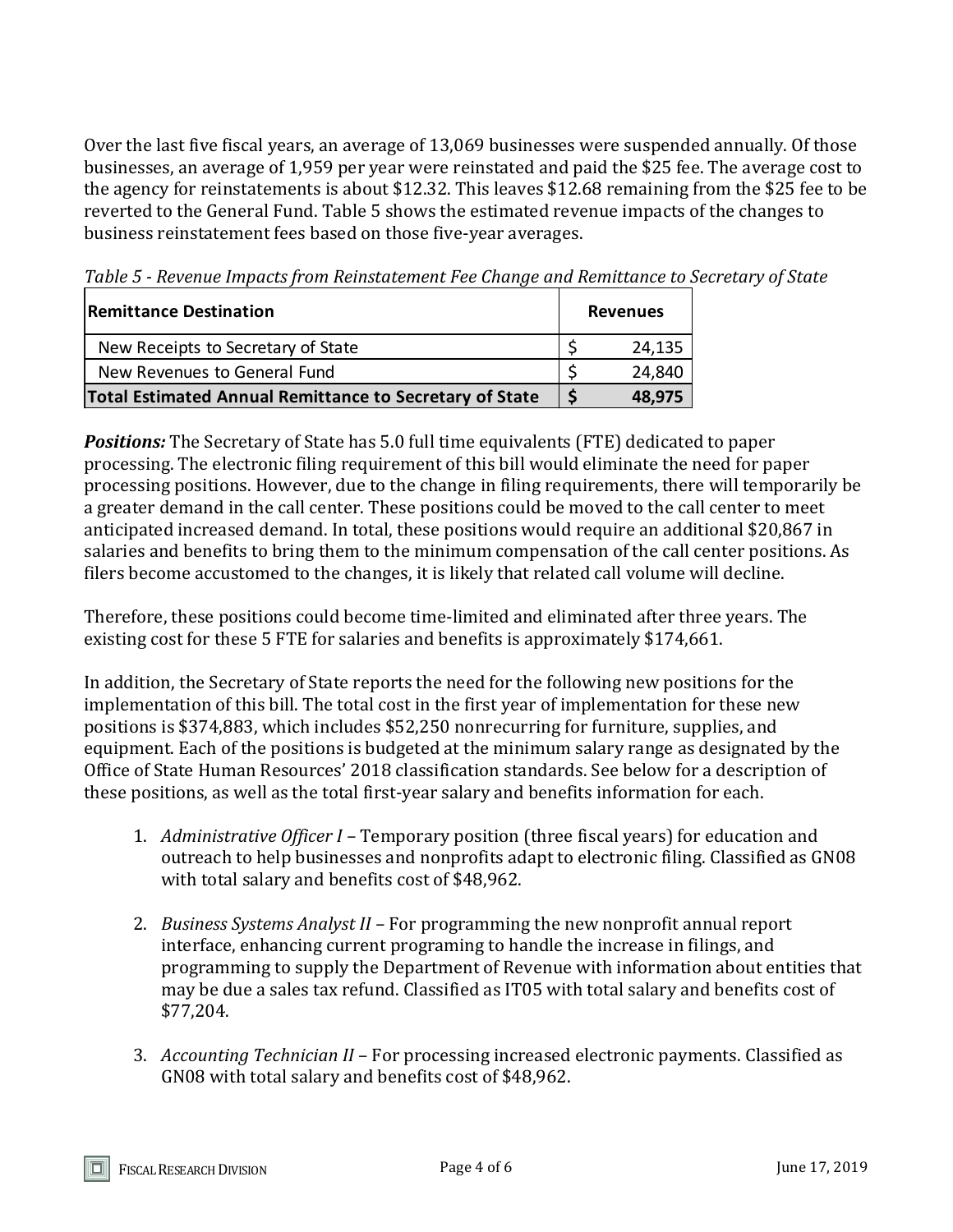- 4. *User Support Specialist* IT helpdesk for technical issues related to changes to e-filing. Classified as IT05 with total salary and benefits cost of \$77,204.
- 5. *Administrative Specialist* Front counter position for walk-in support related to changes to e-filing. Classified as GN06 with total salary and benefits cost of \$44,317.

*Technology:* The technology costs for implementing this bill total \$30,000 in the first year and \$12,000 in future years. See below descriptions of those costs.

- 1. *Additional Server* \$10,000 nonrecurring for a more robust server that can handle the creation of images and increased online demand.
- 2. *Electronic Commerce Kiosk* \$10,000 nonrecurring to allow citizens without internet access to file annual reports in person. \$2,000 recurring for maintenance on kiosk.
- 3. *Email Delivery System* \$10,000 recurring for a mass email delivery system that prevents government emails from being misidentified as spam.

*Public Outreach:* The Secretary of State would need to inform the impacted stakeholders of the changes resulting from this legislation. Below are the agency's estimated costs for doing so.

| Type                        | FY 2019-20 | FY 2020-21 | FY 2021-22 |
|-----------------------------|------------|------------|------------|
| <b>Business/LLC/LLP/LPs</b> | \$462,232  | \$279,616  | \$179,616  |
| <b>Nonprofit</b>            | \$0        | \$68,679   | \$131,357  |
| <b>TOTAL</b>                | \$462,232  | \$348,295  | \$310,973  |

*Table 6 - Costs Associated with Public Outreach*

The outreach for business corporations, LLCs, LLPs, and LPs would include two post card mailings each year from FY 2019-20 through FY 2021-22. The cost for a postcard mailing is \$.31 per piece and 579,407 postcards would be mailed each year. In addition, outreach would include advertisements in the first two fiscal years at a cost of \$100,000 per year to inform stakeholders of the law changes. Finally, there is \$3,000 included in FY 2019-20 for brochure printing to detail the changes to existing law.

The outreach to nonprofits would take place in FY 2020-21 and FY 2021-22. In the first fiscal year, the agency would send one postcard mailing and two the following the year. The cost per piece of mail is \$0.49. 133,493 would be mailed in year one, with that number doubling in year two. Outreach to nonprofits will also require \$3,000 for brochure printing.

In addition, the Administrative Officer I who would be hired temporarily for outreach and public education would require funds for travel. Assuming one overnight trip per week at the State Budget Manual subsistence rate, that is \$7,500 per year.